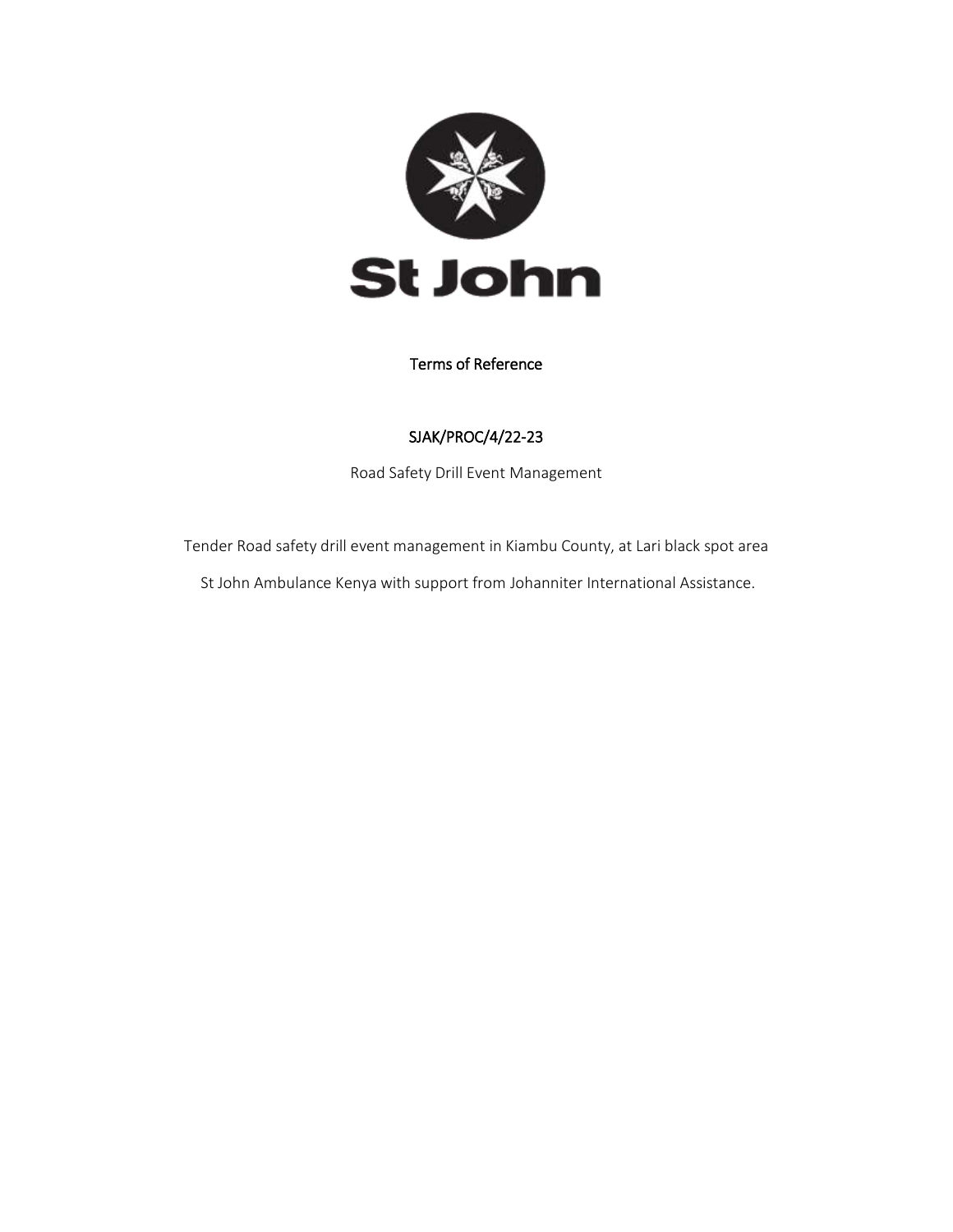# Synopsis of the tender Opportunity (Individual / Registered firm)

| Solicitation Reference<br>No.                                       | SJAK/PROC/4/22-23                                                                                                                                                                                                                                                                                                                                                                                                                                                       |  |
|---------------------------------------------------------------------|-------------------------------------------------------------------------------------------------------------------------------------------------------------------------------------------------------------------------------------------------------------------------------------------------------------------------------------------------------------------------------------------------------------------------------------------------------------------------|--|
| Title of Solicitation                                               | Road Safety Drill Event Management                                                                                                                                                                                                                                                                                                                                                                                                                                      |  |
| Duration of the<br>Assignment                                       | 5 days                                                                                                                                                                                                                                                                                                                                                                                                                                                                  |  |
| Point of contact for<br>clarifications, questions<br>and amendments | St John Ambulance Kenya procurement,<br>procurement@stjohnkenya.org                                                                                                                                                                                                                                                                                                                                                                                                     |  |
| Email Address for<br>submission of Proposals/<br>Quotes             | St John Ambulance Kenya General Procurement,<br>procurement@stjohnkenya.org                                                                                                                                                                                                                                                                                                                                                                                             |  |
| Solicitation Issue Date                                             | 20/05/2022                                                                                                                                                                                                                                                                                                                                                                                                                                                              |  |
| Initial Deadline for<br>Submission of Proposals                     | 06/06/2022                                                                                                                                                                                                                                                                                                                                                                                                                                                              |  |
| Anticipated Award Type                                              | contract                                                                                                                                                                                                                                                                                                                                                                                                                                                                |  |
| Submission and<br>Evaluation Criteria                               | Mandatory Eligibility Requirement<br>i.<br>Must be an Individual/ Registered firm consultant<br>Where applying as a firm provide a company profile and CVs of Key<br>ii.<br>Personnel, Individuals to provide C. Vs with a minimum of three<br>references of previously done and completed assignments.<br>When applying as a firm, the consultant must provide the certificate<br>iii.<br>of Incorporation/ Business Registration/ valid tax compliance<br>certificate |  |

# Terms of Reference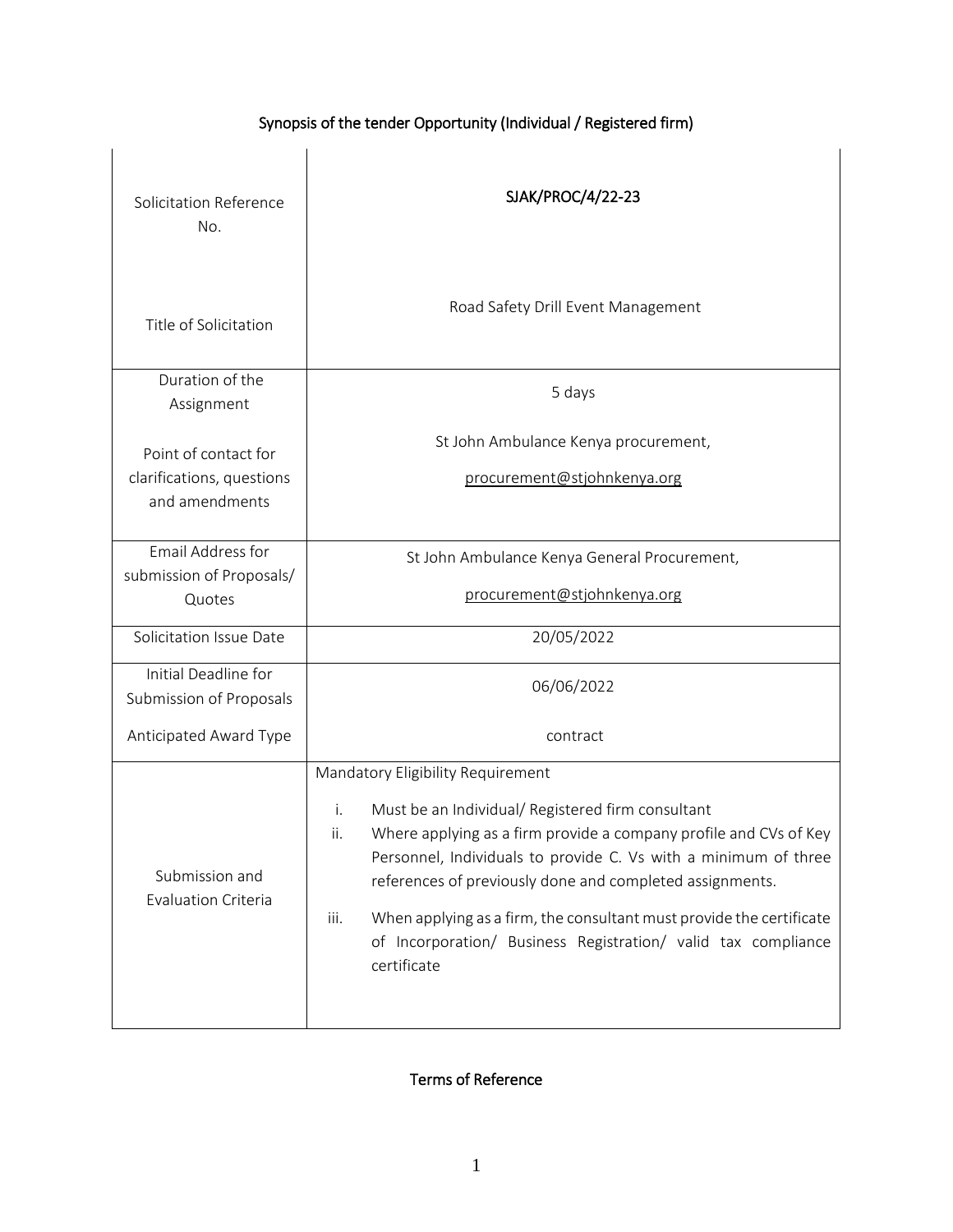## 1. Background and Rationale.

St John Ambulance is a first aid and health charity organization incorporated in the Republic of Kenya under the St John Ambulance of Kenya Act, Cap. 259 of the Laws of Kenya with mandates to provide emergency medical support to communities promote charitable works aimed at reducing human suffering and provide technical reserves to the medical services of the Government and security agencies of Kenya among other functions.

The worrying trend of road accidents is becoming a serious concern to St John Kenya, its partners and the country at large. A recent report by the National Transport Safety Authority (NTSA) shows that 4347 people died in road crashes in 2021, up from 3975 in 2020.

This trend can be intervened by creating awareness about pedestrian safety through workshops, training of highway emergency first responders among others. But most importantly, gauging the preparedness and response time incase an accident occurs is very key towards reducing the fatalities during accidents.

St John anticipates to conduct a road safety Drill on 24<sup>th</sup> June 2022, since the activity is part of the planned activities in the 2022 plan under the first responders project. This will be in liaison with key partners in the transport sectors i.e. the National Transport Safety and Authority, county government department of fire and ambulance, fire department National police.

The main aim of the drill is to identify gaps in the first response and communication between different stakeholders involved with an intention of making recommendations for improvement.

## 1.1. Overall Objective

To main objective is to provide sate of the art management of this event

## Specific Objectives of the road safety drill event are:

- i. To assess the ability of safeguarding life and property in case of an emergency.
- ii. To Exercise strategies that will manage the fire that arise.
- iii. To Assess and evaluate the effectiveness of internal response team and agencies and the Highway Emergency Response Plan (HERP)
- iv. To Evaluate public behavior at crash scenes.
- v. To sensitize the public on road safety

## 2. Deliverables.

The applicant shall deliver the following:

- Detailed work plan for the 5 days' assignment.
- Detailed design, agenda, and preparation schedule for the event
- One (1) event successfully planned, managed, and executed.
- Post-event Report, detailing lesson learned, suggestions for future events, and post follow up recommendations.
- Full day event in mutually agreeable venue attended by 100 guests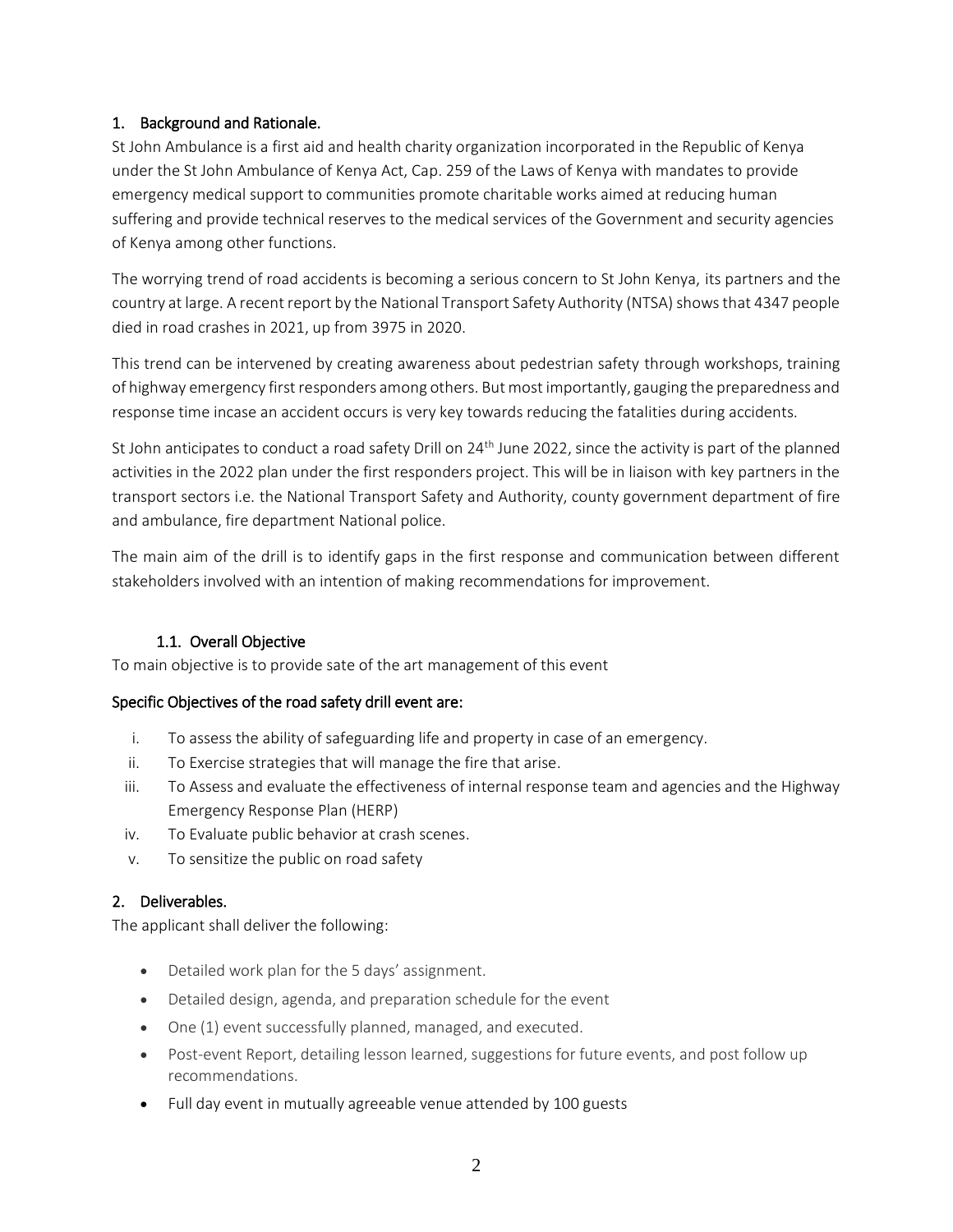- Event report in soft not more than 20 pages
- List of participants for the event
- Video of edited 15 minutes of the event highlighting
	- Video to capture main highlights of the speeches from Chief Guest, Main partners and representatives
	- Video to contain drill enactment in detail from all camera angles
	- Video to capture a few shots from parallel Blood drive event on site
	- Video to capture a 2 short interviews of first responders saying how they respond to such scenes.
	- Contain clips of eyewitnesses/bodaboda on site/other motorists (edit out or blur number plates)
	- Clips to clearly identify in long shot, medium and close ups of teams in branded apparels/banners on site
	- Edited video to have necessary graphics to enhance its flow and clarity e.g. name tags/intro/outro/
	- Video to capture natural sounds during the enactment e.g. reaction from the public/ambulance teams etc.
- 50 high resolution photos for the event in high in soft copy capturing from the start to the end of the event. MUST have, enactment scene photos and partners representatives at the scene. Photos to show presence of St John Ambulance on site. (picture enhanced where necessary).
- Link for the online video streamed on the St. John website

#### Responsibilities of the event manager for the road safety drill:

- I. Provide 1- 100 seater Tent and 100 plastic chairs for the event;20 of which are with arm rest and dressed for the VIP
- II. Provide good sound/public address system and a Master of Ceremony (MC) for the event.
- III. Provide Stage, and Podium for use during the event. The stage should be decorated in St John Ambulance colors.
- IV. Provide Generator at least 10KVA in capacity. The Generator should be able to provide power during the whole day.
- V. Provide two sided Mobile toilets with cleaning detergents and around the clock cleaner
- VI. Provide videography and photography coverage for the event.
- VII. Record the physical event for online streaming on St. John website and social media handles and provide a file of the recording for posting online.
- VIII. Post-event video editing of key sessions into video snippets with key messages for the website and social media sharing
	- IX. Stream the event live on St John Ambulance social media platforms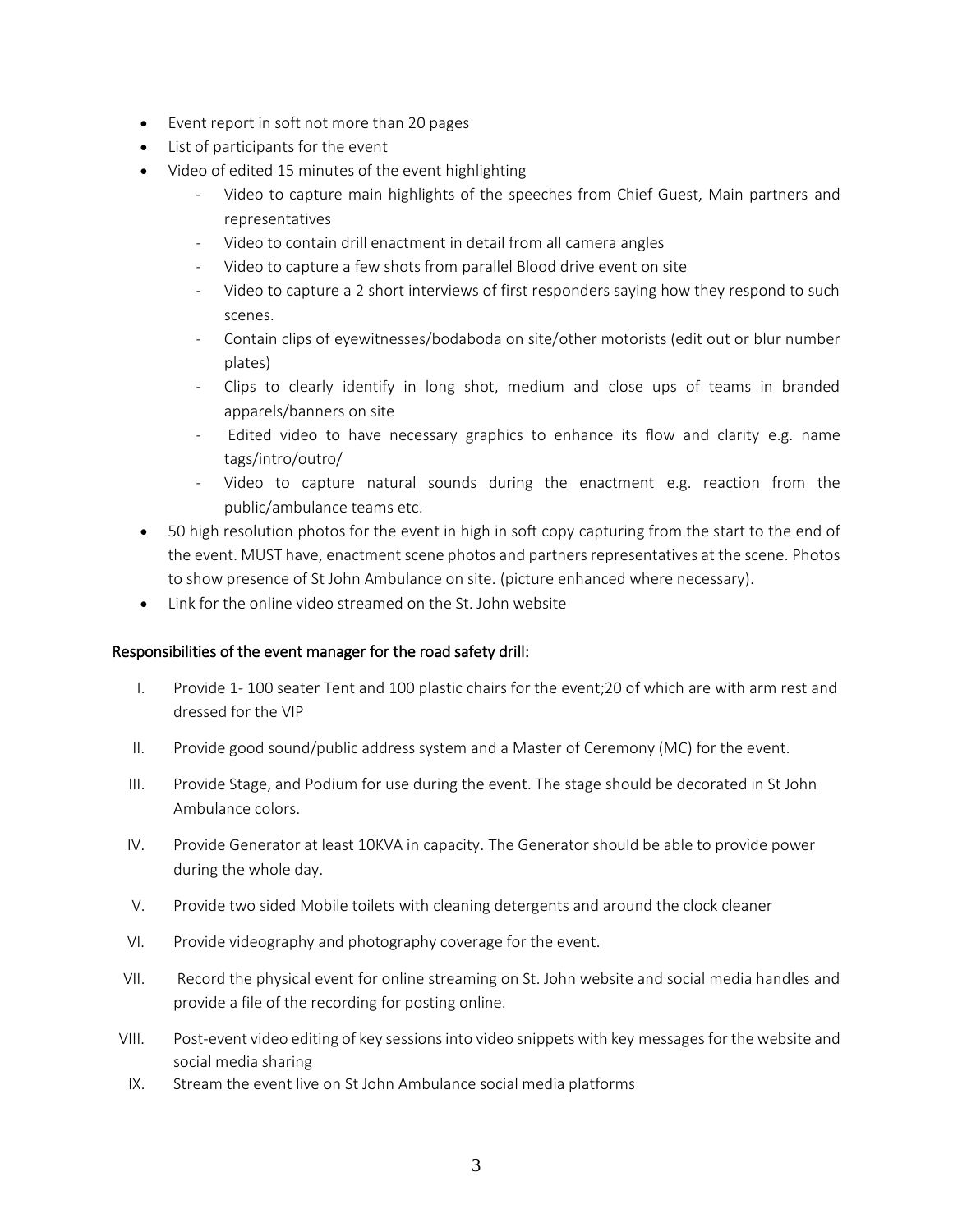- X. Provide dancers/entertainment crew and 3road safety themed skits for the event
- XI. Provide event security
- XII. Acquire licenses from public health, traffic, MSK, NEMA, and county government
- XIII. Provide barricades for the event venue
- XIV. Provide megaphones to be used during event simulation
- XV. Provide final event report to St john
- XVI. Keep record of attendance of participants, resource persons, guests in the workshop

#### Responsibilities of St. John:

- I. Provide venue for the event
- II. Ensure timely payment for the event management consultant
- III. Provide wreckage and towing vehicle for simulation
- IV. Mobilize relevant participants and stakeholders for the event

## 4. Duration of Assignment.

This is a 5-day assignment, with the assignment break down as below;

- 1) 2 days for preparation period
- 2) 1 day for the main event.
- 3) 3 days for post event video editing and final event report approved and acceptance by St John Ambulance.

## 5. Qualifications and Experience of Consultant

The independent consultant/consultancy firm must demonstrate experience and expertise as follows:

- i. 5+ years of communications and events experience, including design and management
- ii. customer service skills.
- iii. Creative design skills in outdoor Event Production.
- iv. Background training and working knowledge in emerging technologies, and methodologies for physical engagement and communications would be highly desirable.
- v. Experience in crowd mobilization entertainment
- vi. experience multimedia production i.e. live streaming, photography and videography
- vii. Experience in designing and managing events in Kiambu County and environs
- viii. Previous, related event management on emergency drills
- ix. Ability to work on tight schedules and under pressure to produce desired results
- x. Knowledge of English and Swahili languages. Local language knowledge is desirable but not a must especially for the MC of the event.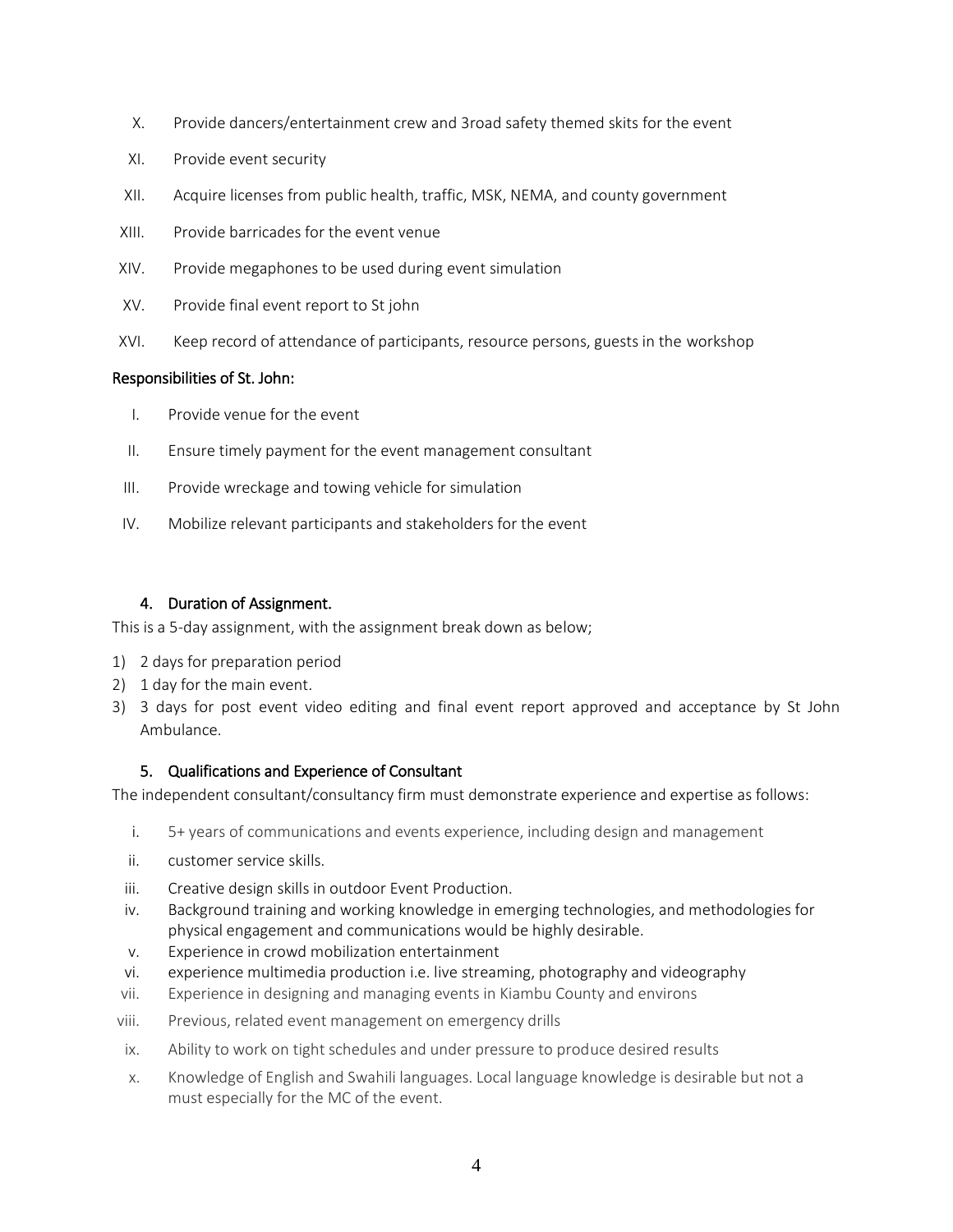## 6. Application requirement.

- i. A technical proposal detailing understanding of the task, proposed methodologies of the consultancy, expected activities and deliverables (Must be submitted in PDF format).
- ii. Financial proposal submitted in KES and not any other currency. Fees, logistics for the team, transport of the equipment, meals and allowances.
- iii. A detailed work plan for the activity to be carried out in the 5 days as per the contract
- iv. If applying as a firm, the applicant must provide a Certificate of Incorporation/Business Registration and tax compliance certificate

Professional references: Please provide at least 3 references with full contact details and short write up of previously completed assignments.

## Please note St. John Ambulance will not take care of any logistics and personal costs related to this Assignment, the applicant should have this factored in their financial proposal.

## Evaluation Criteria:

| <b>Evaluation Criteria</b>                               | Sub criteria/Description                                                                                                                                                                                                                                                                                                                                                                                                                                                                                                                                                                                                    |              |  |
|----------------------------------------------------------|-----------------------------------------------------------------------------------------------------------------------------------------------------------------------------------------------------------------------------------------------------------------------------------------------------------------------------------------------------------------------------------------------------------------------------------------------------------------------------------------------------------------------------------------------------------------------------------------------------------------------------|--------------|--|
| Consultant Academic<br>and Professional<br>Qualification | 5+ years of communications and events experience,<br>$\mathbf{L}$<br>including design and management<br>ii.<br>iii.<br>customer service skills.<br>Creative design skills in outdoor Event Production.<br>iv.<br>At least five years of experience in events management<br>V.<br>Background training and working knowledge in emerging<br>vi.<br>technologies, and methodologies for physical engagement<br>and communications would be highly desirable.<br>Experience in crowd mobilization entertainment<br>vii.<br>viii.<br>experience multimedia production <i>i.e.</i> live streaming,<br>photography and videography | Score<br>30% |  |
|                                                          |                                                                                                                                                                                                                                                                                                                                                                                                                                                                                                                                                                                                                             |              |  |